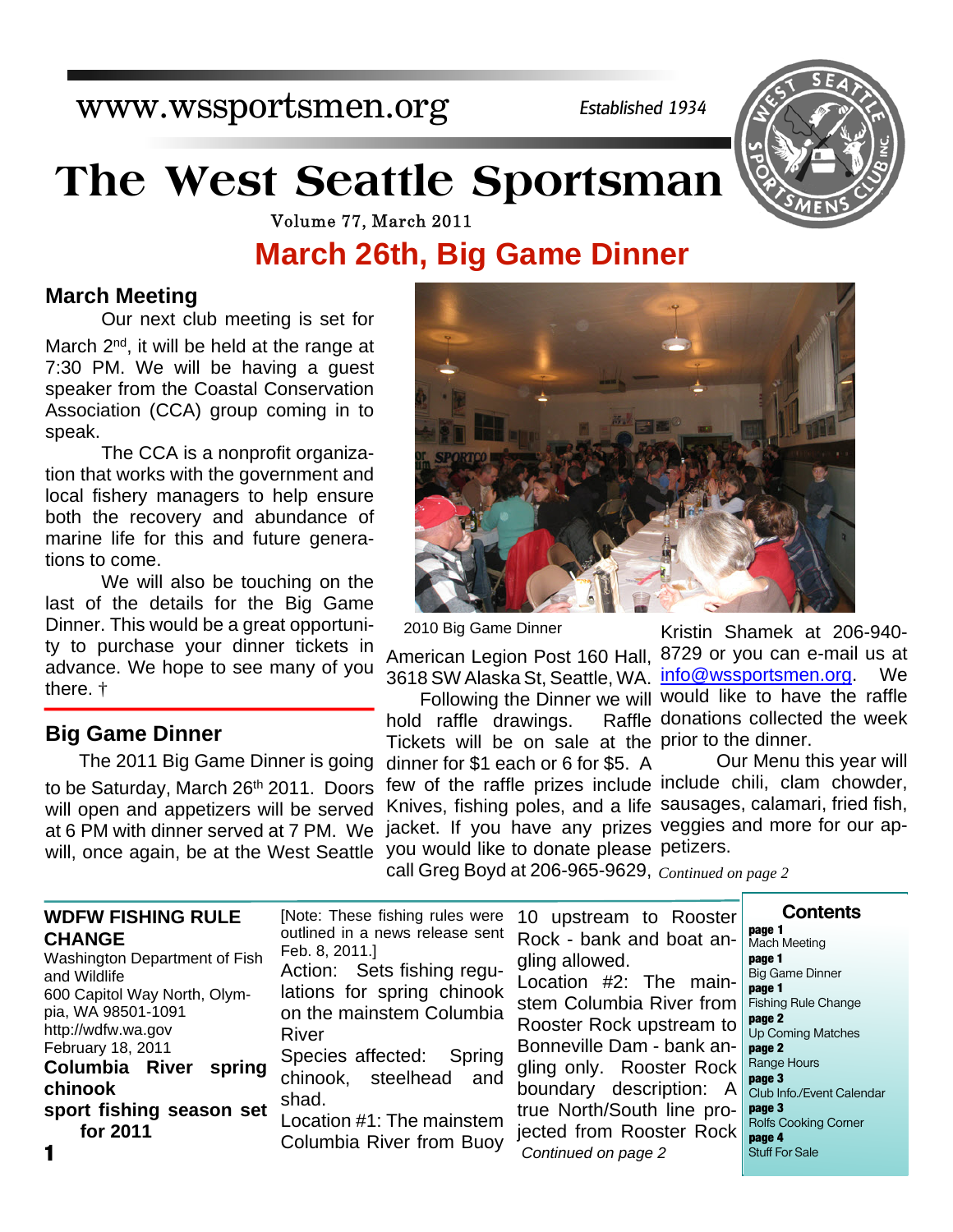#### *Big Game Dinner from page 1*

pheasant curry, Mongolian elk, halibut, elk stroganoff, meatloaf, green bean casserole and in the spirit of Saint Patrick's Day we will also be having corned elk, cabbage and potatoes.

 Dessert will be served after dinner and will include an assortment of pies.

You can purchase tickets at the door for \$20.00 or you may buy them in advance for \$18.00 either at the next club meeting or by using the attached Membership Renewal & Big Game Dinner Advance Ticket Order Form. Children 12 and under are free. Buying your tickets in advance saves you money and really helps us prepare for the event.

 If you haven't yet paid your dues you may also do so at 2011. the door. If they are paid at the door you will be entitled to receive the discount price for the dinner tickets. The membership dues are \$35.00 and include the monthly newsletter and reduced range fees. The dues are used to steelhead. help pay for events, insurance, club maintenance, and supplies.†

**Up coming Small bore & Air Matches**

#### *Fish Rule from page 1*

 The Dinner will include on the Oregon shore to the Washington shoreline

> Effective date: March 1 - April 4, 2011: fishing for salmonids and shad is allowed

Daily bag limit: Daily salmonid limit is 6 fish (hatchery chinook or hatchery steelhead), of which no more than two may be adult chinook or steelhead, and no more than one may be an adult chinook. Release all wild chinook and wild steelhead.

Location #3: Tower Island power lines (approximately 6 miles below The Dalles Dam) upstream to Oregon/Washington border plus the Oregon and Washington banks between Bonneville Dam and the Tower Island power lines. Effective date: Fishing for salmonids allowed March 16-April 24,

Daily bag limit: Daily salmonid limit 6 fish (hatchery chinook or hatchery steelhead), of which no more than two can be adult chinook or steelhead or one of each. Release all wild chinook and wild

Additional rules:

| Feb 26 <sup>th</sup>                             | Seattle                         | Jr. Air rifle sectional                                                    | Burr                            |
|--------------------------------------------------|---------------------------------|----------------------------------------------------------------------------|---------------------------------|
| March 5 <sup>th</sup>                            | Seattle                         | Jr. 3–P sectional                                                          | <b>Burr</b>                     |
| March 5 <sup>th</sup> -6 <sup>th</sup>           |                                 | Vancouver State 4-P champ & Jr. 4-P Sectional Spitzer                      |                                 |
| March 12 <sup>th</sup>                           | Seattle                         | Air pistol & Standard pistol                                               | Cozens                          |
| March 19 <sup>th</sup>                           | Seattle                         | Jr. 3-P Air rifle Sectional                                                | Burr                            |
| March 26 <sup>th</sup><br>April 2nd<br>April 9th | Centralia<br>Seattle<br>Seattle | State Jr. Indoor Championship<br>Cub Match<br>Air pistol & Standard pistol | Shellenberger<br>Burr<br>Cozens |
| April 17 <sup>th</sup>                           | Tacoma                          | Prone Sight-In & Practice Match                                            | Carey                           |
| May 13 <sup>th</sup>                             |                                 | Wenatchee Jr. Air rifle match                                              | Shellenberger                   |
| May 14 <sup>th</sup> -15 <sup>th</sup>           |                                 | Wenatchee Jr. Outdoor Championships                                        | Shellenberger                   |

1.) Effective immediately until further notice: On the mainstem Columbia River below Bonneville Dam, anglers may not possess in the field fish mutilated so that size, species or fin clip cannot be determined until the angler has reached their automobile or principle means of land transportation and has completed their daily angling.

2.) Effective through at least April 30, 2011, all angling is prohibited from a line between the upstream end of Sand Island, located east of Rooster Rock State Park on the Columbia River, to a marker on the Oregon shore, downstream to a line between the lower end of Sand Island and a marker on the Oregon shore.

3.) Effective through June 15, 2011: For the mainstem Columbia River salmon and steelhead fishery from the Rocky Point/Tongue Point line upstream to the Oregon/Washington border, it is unlawful when fishing from vessels which are less than 30 feet in length, substantiated by Coast Guard documentation or Marine Board registration, to totally remove from the water any salmon or steelhead required to be released.

Reason for action: Harvestable numbers of salmon are available based on the forecasts and associated management agreements Information contact: (360) 696- 6211. For latest information press \*1010. †

#### **Range Hours and Activity**

Monday - Small Bore - 6:00 PM, Tuesday - Rifle League, - 6:00 PM Wednesday - Juniors - Call Fred Burr at 206-935-4883 for information. Cost: Adult members \$2.00, non- members \$4.00, Juniors \$1.00.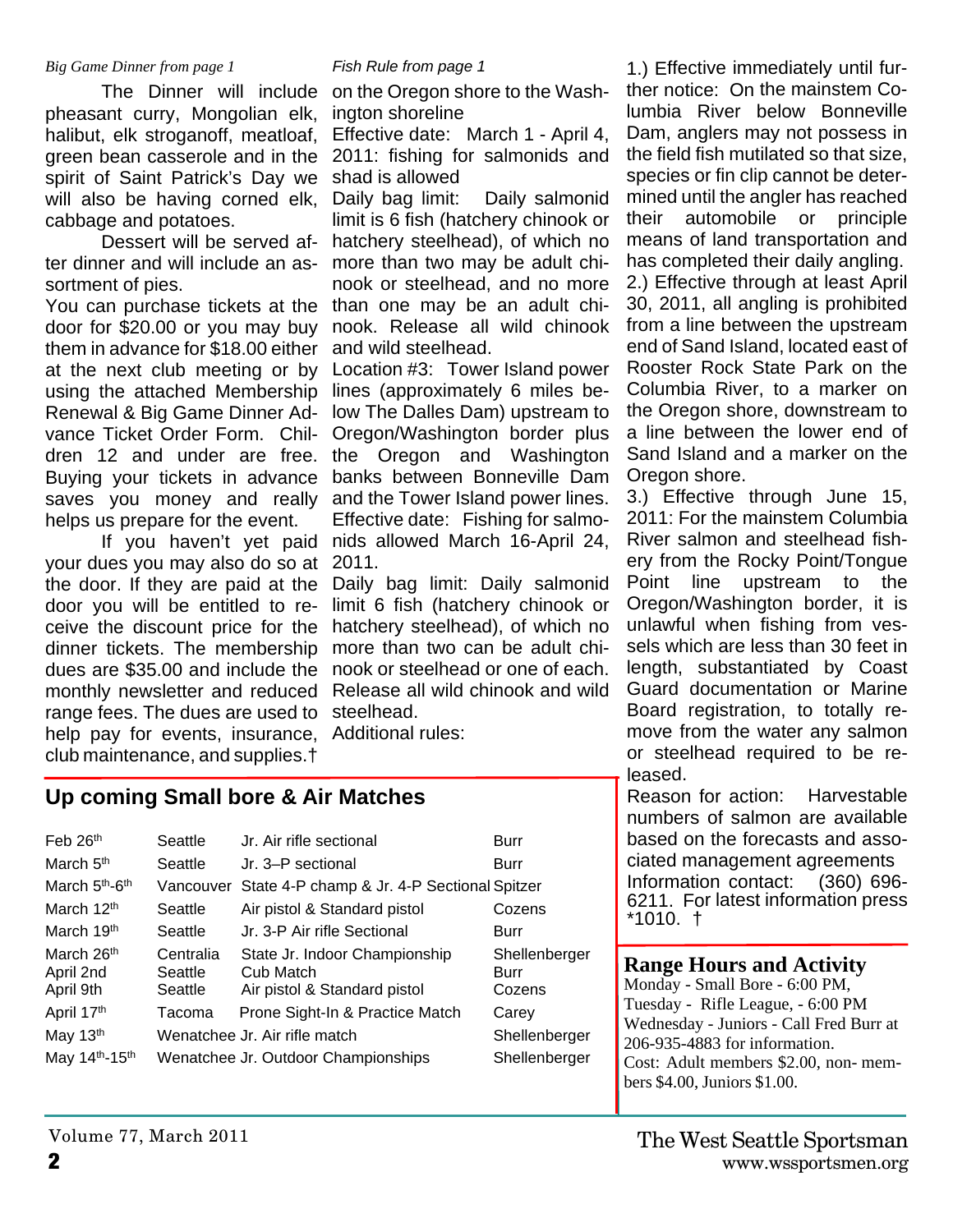### **The West Seattle Sportsmen's Club Sponsors of the Roger Dahl Rifle Training Range**

#### **OFFICERS TRUSTEES LIFE TIME MEMBERS**

President – Tony Olszewski 425-226-5643 Greg Boyd 206-965-9629 Fred Burr Vice Pres. – Steve Loo Fred Burr 206-935-4883 Secretary – Kristin Shamek Richard George Frank Novito Treasurer – Cam Robinson Roz & Jerry Mascio

# Rolf's Cooking Corner

#### **Crab Stuffed Flounder**

Mar 23rd-Board Meeting Ingredients: meat, Mar 26th- Big Game 3 Tbs Butter sea-**Dinner** ¼ cup Minced Onion soning, Apr 6th - Club Meeting 3 Green Onions, chopped bread Apr 20th - Board Meeting ¼ Red Bell Pepper, seeded and chopped crumbs ½ Celery Stalk, minced and salt and pepper to taste; mix well. If you have any ideas for 2 Garlic Cloves, minced Add onion mixture from saucepan. programs to have at the ½ lb Crabmeat, shredded 4. Place 4 of the fillets on the baking club meetings or any good ½ tsp Old Bay Seasoning sheet. Mound crab mixture in the cenouting ideas let one of the ¼ cup Dry Bread Crumbs ter of each fillet. Cut the remaining 4 Officers or Trustees know. Sea Salt and Pepper fillets in half lengthwise down the cen-You may contact us at: 2 lbs Flounder Fillets (8 fillets) ter. Place 2 of the fillet halves lengthinfo@wssportsmen.orgInstructions: wise along side the crab filling on top 1. Preheat oven to 350º F. Lightly grease of each whole fillet, leaving the craba baking sheet. meat filling exposed. 2. In a large saucepan melt butter over 5. Bake for 35-40 minutes or until fillets medium heat. Add onion, green onare firm and white. ions, bell pepper, celery, and garlic; Serves 4† sauté until onions are soft. New **MEMBERSHIP APPLICATION** Renewal **WEST SEATTLE SPORTSMEN'S CLUB** Date I, \_\_\_\_\_\_\_\_\_\_\_\_\_\_\_\_\_\_\_\_\_\_\_\_\_\_\_\_\_\_\_\_\_\_\_\_ of \_\_\_\_\_\_\_\_\_\_\_\_\_\_\_, Washington, being interested in the propagation and conservation of game birds, game animals, and fish in the State of Washington, do hereby apply for membership in the WEST SEATTLE SPORTSMEN'S CLUB and tender herewith the sum of \$ \_\_\_\_\_ in payment of one year's dues.

"I solemnly swear that I will abide by the Constitution and By-Laws of the West Seattle Sportsmen's Club and help in its up-building and I will not willfully disobey the Game Laws wherever I fish or hunt. I will always be a true sportsman both in the field and to my brother members at all times.

|                            | If you would like to                                                                                           |                       |
|----------------------------|----------------------------------------------------------------------------------------------------------------|-----------------------|
| <b>Street Address</b>      | receive the Club<br>newsletter by email                                                                        |                       |
|                            | check here.                                                                                                    |                       |
|                            | Email 2008 - 2008 - 2014 - 2015 - 2016 - 2017 - 2018 - 2018 - 2018 - 2019 - 2019 - 2019 - 2019 - 2019 - 2019 - |                       |
|                            |                                                                                                                |                       |
| (New Only)                 |                                                                                                                |                       |
| The West Soattle Sportsman |                                                                                                                | Volume 77, March 2011 |

www.wssportsmen.org **3** The West Seattle Sportsman



Mar 2nd- Club Meeting

**E v e n t s C a l e n d a r**

Contact us at: info@wssportsmen.org

3. In a bowl combine

crab-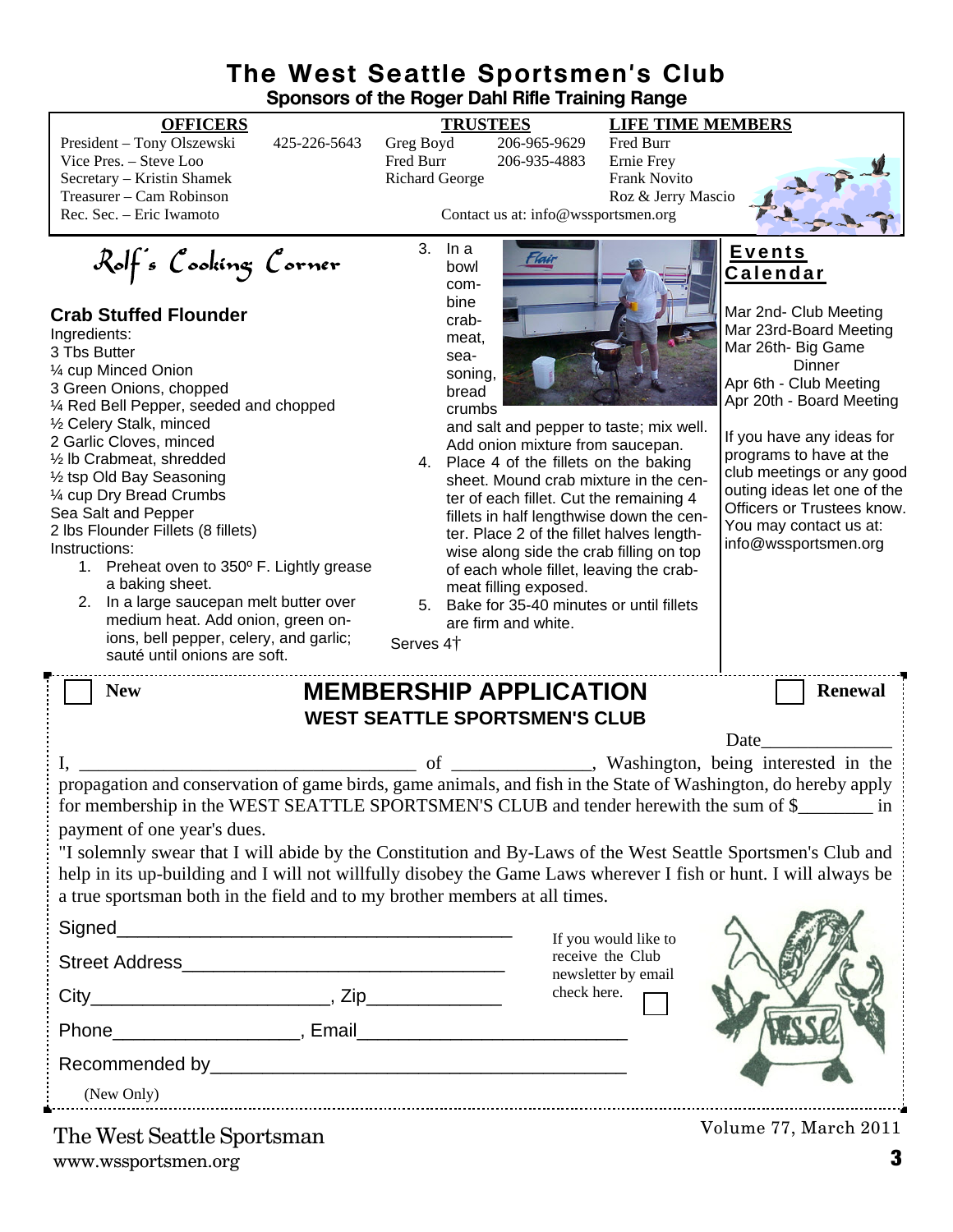## **Stuff For Sale**



**For Sale** - Lead Dipper \$5.00, Lead Pot, \$15.00 Adjustable front shooting rest \$40.00, Leather shooting rest bag \$15.00 call Fred Burr 206-935- 4883.

**For Sale -** 35 Remington Ammo - 30 plus rounds rescued from garage sale, age unknown, \$5.00. Call Kim 253-850-7380.

**For Sale** - 12 ga C&H shot gun shell reloader includes dies and powder measure call Fred Burr 206-935-4883.

**For Sale** - Club Logo items available; hats \$15.00, shirts and other items available too. We have a

few special 75<sup>th</sup> Anniversary Logo hats available also. Contact Tony at the club meetings, by email at tony@wssportsmen.org or by phone at 425-226-5643.



The West Seattle Sportsmen's Club P.O. Box 16258 Seattle, WA 98116

If you have something you would like to list in this section please send an email to "info@wssportsmen.org" listing the item or items you would like to sell, the price, and your contact information. Put "Stuff For Sale" in the Subject line of your email. Keep in mind that this comes out only once a month. In order to be listed in the coming month's newsletter you will need to have your ad emailed to us no later than the 20<sup>th</sup> of the prior month.....†

**First Class Mail**